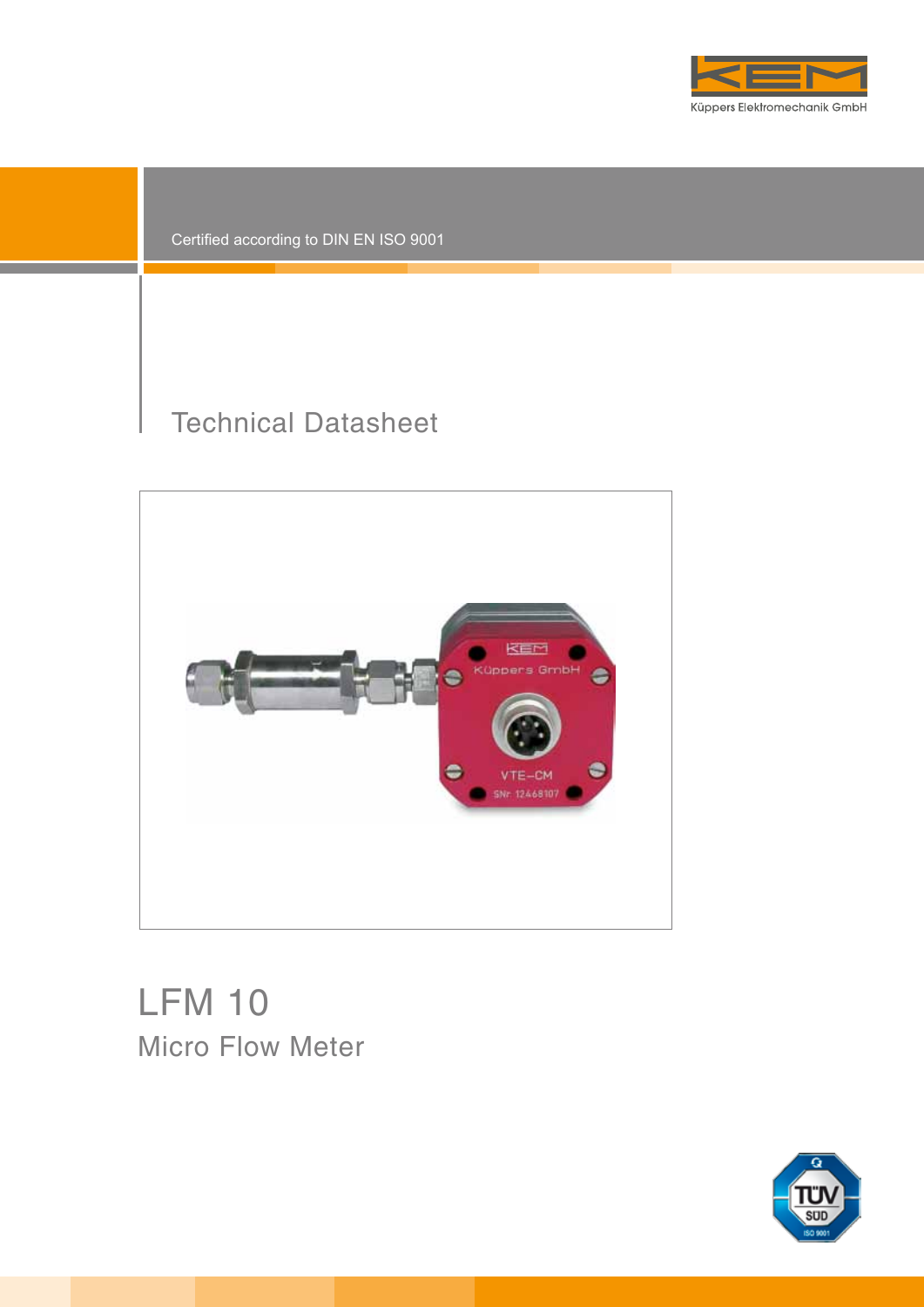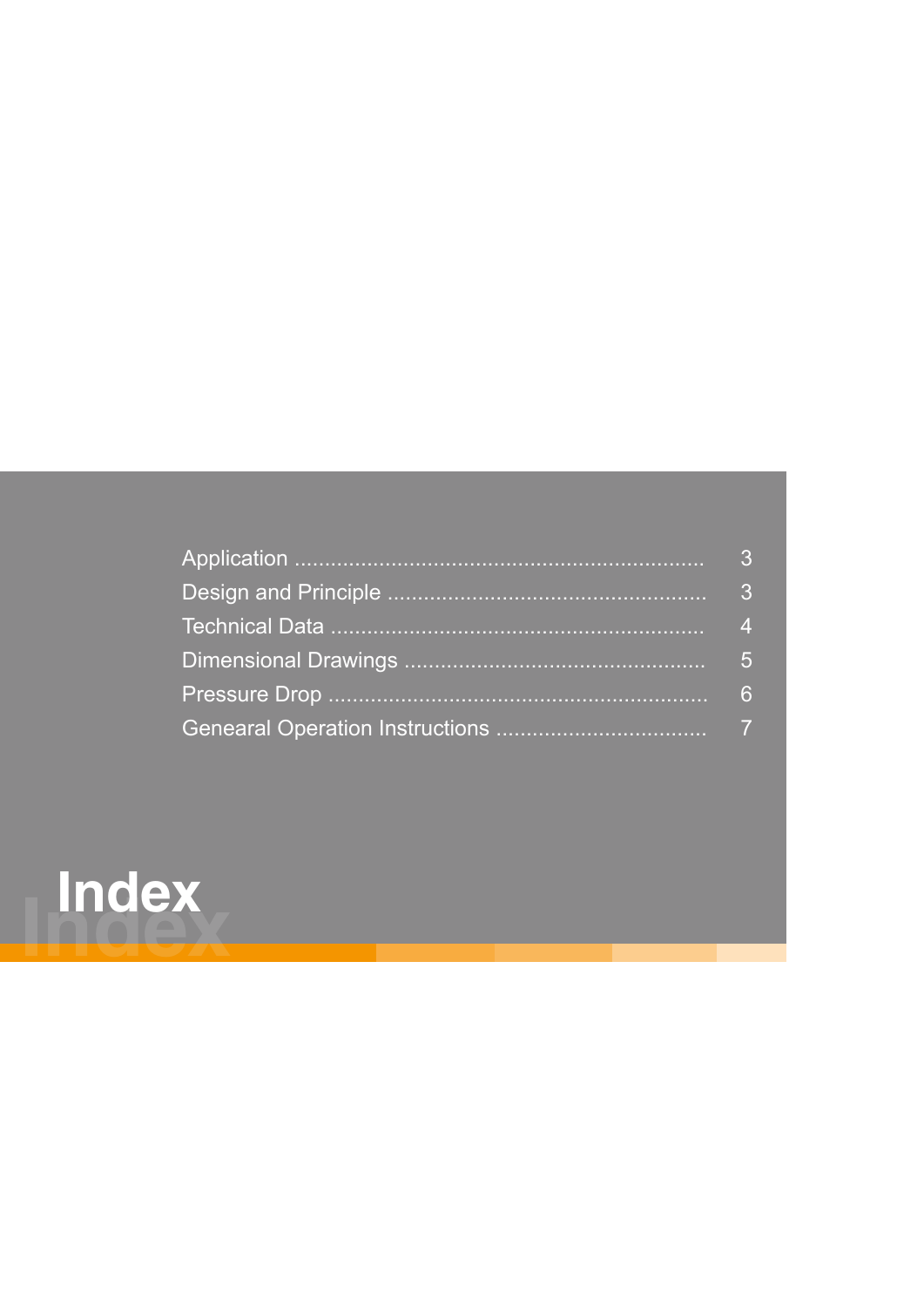# **Application**

The LFM is a flow meter for all kinds of low-viscosity fluids in batching and filling applications. It facilitates the measurement of extremely low flow rates from 0.005 ltr./min upwards.

The heart of the internal construction is a double ringpiston. Thanks to the low mass of the piston and minimum frictional loss, the LFM will respond even to extremely low flow volumes. In additon, the piston principle minimizes leakage and guarantees for a good linearity and repeatability.

The LFM 10 is compact and has a low weight of only 650g incl. pickup. Nevertheless, it is made from stainless steel like all KEM flow meters. A filter is supplied with each LFM.

## **Anwendungen**

#### **Additives**

- 
- Aromatic substances/perfumes
- Tap-water and demineralized water
- Liquefied gases
- Fluid food
- 2- and 3-component-applications

#### **Special:**

- Low weight
- Compact Version
- Applicable for flow rates from 0,005 ltr./min
- Good purging qualities

# **Design and Principle**

Positions 1 and 5 show the measuring chambers 1 and 2 completely filled with the measuring medium. Both volumes are displaced by the pistons in each full cycle as described below:

Position 1: The nutator is in its farthest right travel point. The beam is connected with the nutator and will therefore move with the nutator. The upstream pressure acts on the upper surface of the nutator. The beam is offset to the right, therefore the medium will force the righthand piston downwards in a clockwise direction. At the same time, the left-hand piston moves upwards in a counter-clockwise direction. This movement is caused by the resultant force of the medium on the nutator. Position 1 shows measuring chamber 1 open. Thus a larger part of the surface is exposed to the medium on the right-hand side. The resultant forces accelerate the nutator as shown in position 2.

In position 3 the upstream pressure affects the right-hand surface of the right-hand piston and the upper right-hand surface of the left-hand piston. The nutator and beam are forced along as shown in position 4 and 5. This is because the right-hand piston has more of its surface exposed to the medium. Positions 5 and 6 depict the movements and forces on the nutator in exactly the opposite directions of those in positions 1 to 4.

This cycle repeats itself in proportion with a continuous flow at rates of approx. 5 to 300 times per second. A volume of approx. 0.01 cm<sup>3</sup> is displaced in each cycle.

The integral carrier-frequency pickup type VTE-CM-S detects the oscillating movement of the nutator and beam through the body of the meter and will supply a digital output signal with a frequency which is proportional to the flow volume.



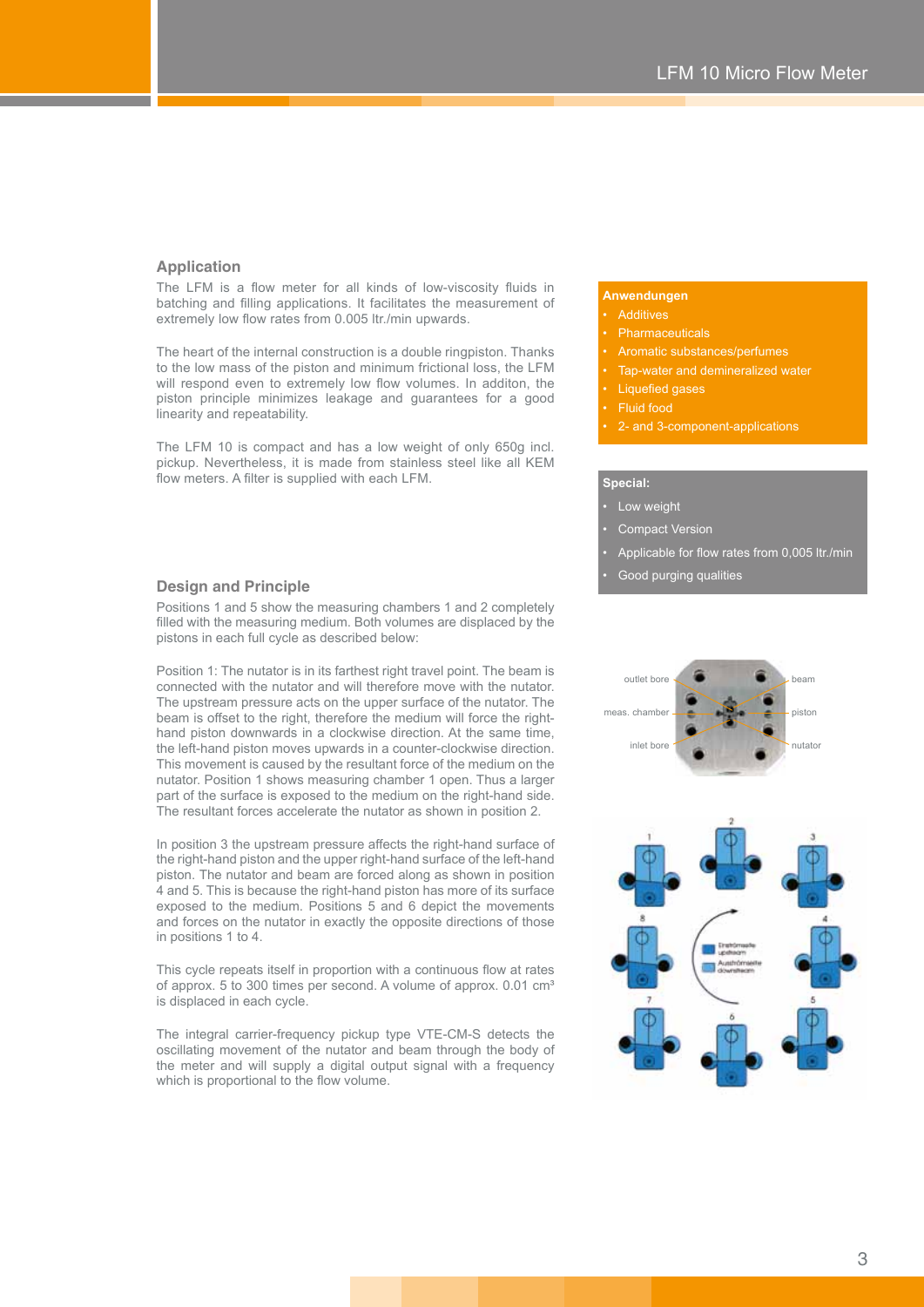# **Technical Data**

| <b>Measuring range</b> | 0.005 up to 0.25 ltr./min                                                                                                          |  |  |  |
|------------------------|------------------------------------------------------------------------------------------------------------------------------------|--|--|--|
| Linearity              | $\pm$ 2,5% of actual flow                                                                                                          |  |  |  |
| Repeatability          | ± 0,1%                                                                                                                             |  |  |  |
| Viscosity range        | $0.6$ up to 6 mm <sup>2</sup> /s                                                                                                   |  |  |  |
| K-factor               | approx 75,000 pulses/ltr.                                                                                                          |  |  |  |
| Frequency range        | 5 up to 312 Hz                                                                                                                     |  |  |  |
| Connections            | 2 off G 1/s" / G1/4" / 1/s"NPT                                                                                                     |  |  |  |
| Temperature            | up to $+70$ °C                                                                                                                     |  |  |  |
| Pressure               | 100 <sub>bar</sub>                                                                                                                 |  |  |  |
| Weight incl. pickup    | 650 g                                                                                                                              |  |  |  |
| <b>Materials</b>       | housing:<br>stainless steel 1.4435 (SS316L)<br>stainless steel 1.4122 (SS303)<br>Housing:<br>FKM, PTFE, FFKM (Isolast)<br>sealing: |  |  |  |

# **Electrical Connection**

| <b>VTE-CM-S Verstärker</b> |                                                                                                                                   |                                                                               |  |  |
|----------------------------|-----------------------------------------------------------------------------------------------------------------------------------|-------------------------------------------------------------------------------|--|--|
| supply voltage             | 9 bis 29 V/DC                                                                                                                     | +UB<br>Collector<br>$\overline{4}$<br>$1,24$ kΩ<br>5 Emitter<br>2 OV/GND<br>≢ |  |  |
| Quiescent current          | $I_R < 4$ mA                                                                                                                      |                                                                               |  |  |
| Output signal              | passiv NPN/OC<br>$U_{\text{high}} = U$<br>$U_{\text{low}}$ < 0,6 V + ( $I_{\text{out}}$ (mA) x 1,3 kΩ)<br>$U_{\text{max}}$ = 30 V |                                                                               |  |  |
| Pin connection             | $1 = +UB$<br>$2 = 0V$<br>$3 = n.c.$<br>$4 = OC$ signal (collector)<br>$5 = OC$ signal (emitter)                                   | 200<br>$3^{\circ}$<br>$\setminus$ 400.                                        |  |  |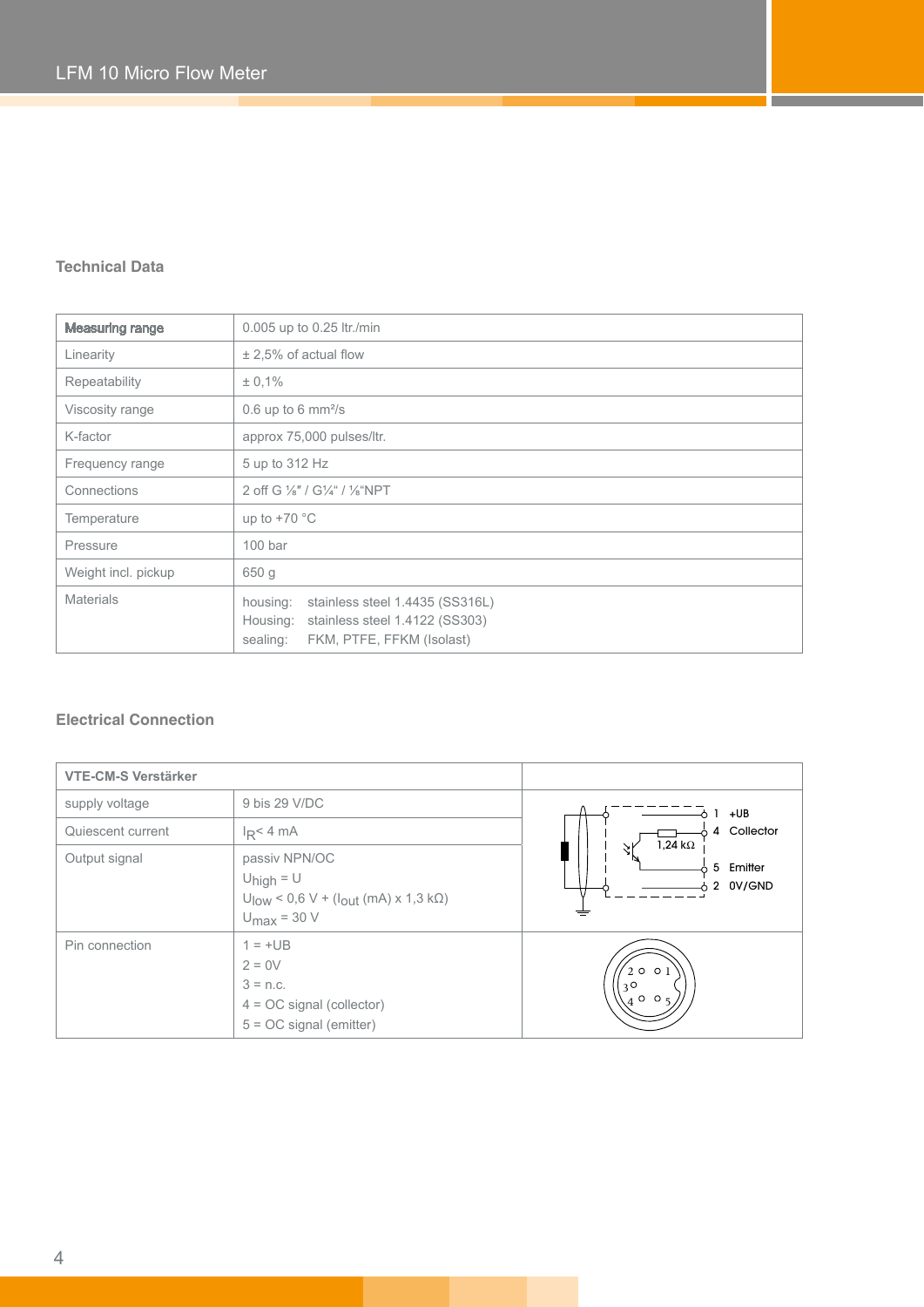# **Dimensional Drawings (mm)**

**LFM 10 F-pickup**





| <b>Type</b> | А    | R                   | С    |    |
|-------------|------|---------------------|------|----|
| LFM 10 CT   | 65.5 | $G1/8$ "            |      |    |
| LFM 10 01   | 72.5 | G''                 | 12.5 | 35 |
| LFM 10 03   | 65.5 | $G1/8$ "            |      | 27 |
| LFM 10 04   | 65.5 | $\frac{1}{8}$ " NPT |      | 27 |
| LFM 10 SC   | 65.5 | $G1/8$ "            |      |    |

**LFM 10 04 E-pickup**



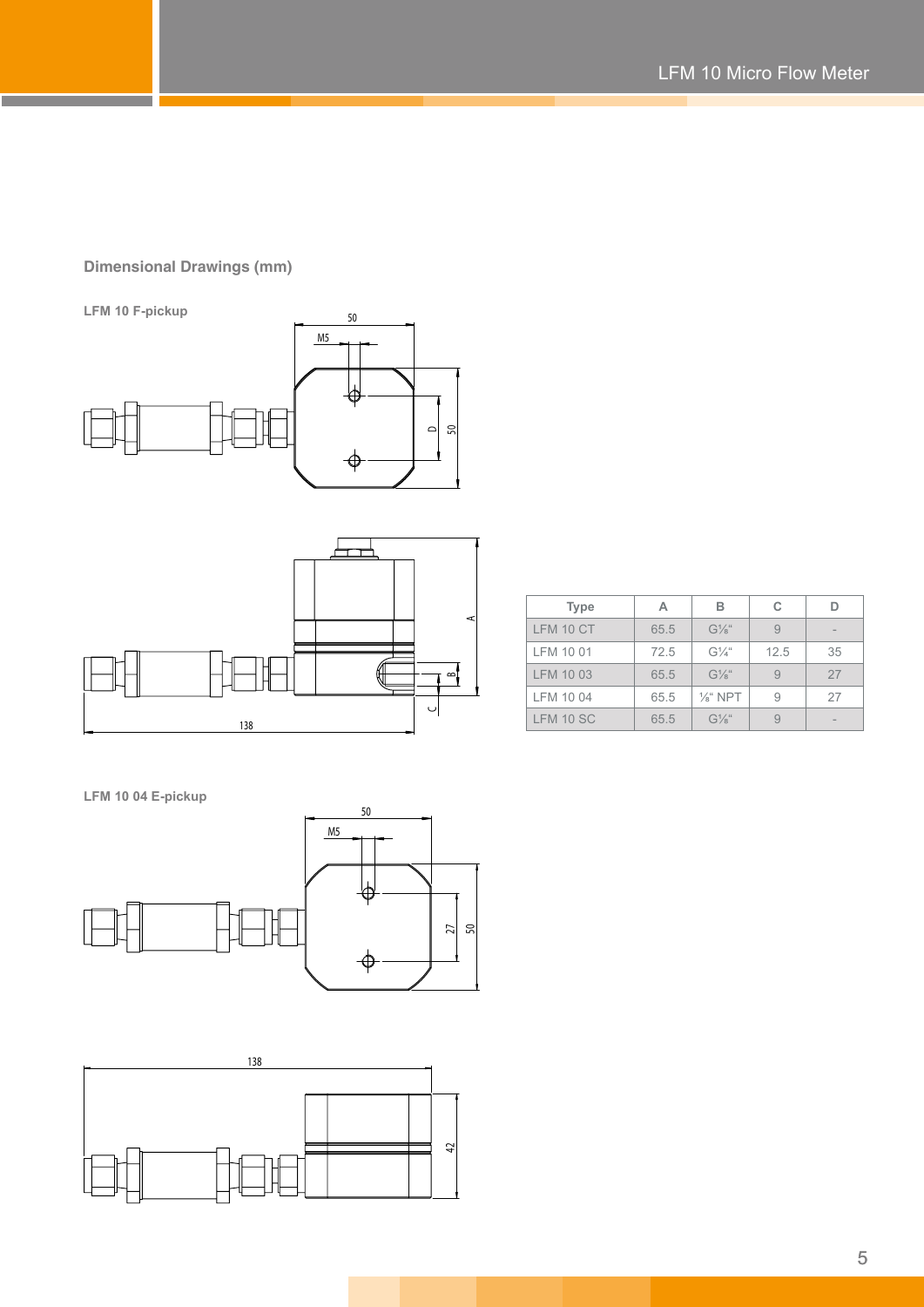**Pressure Drop**

at 1 cSt with installed filter

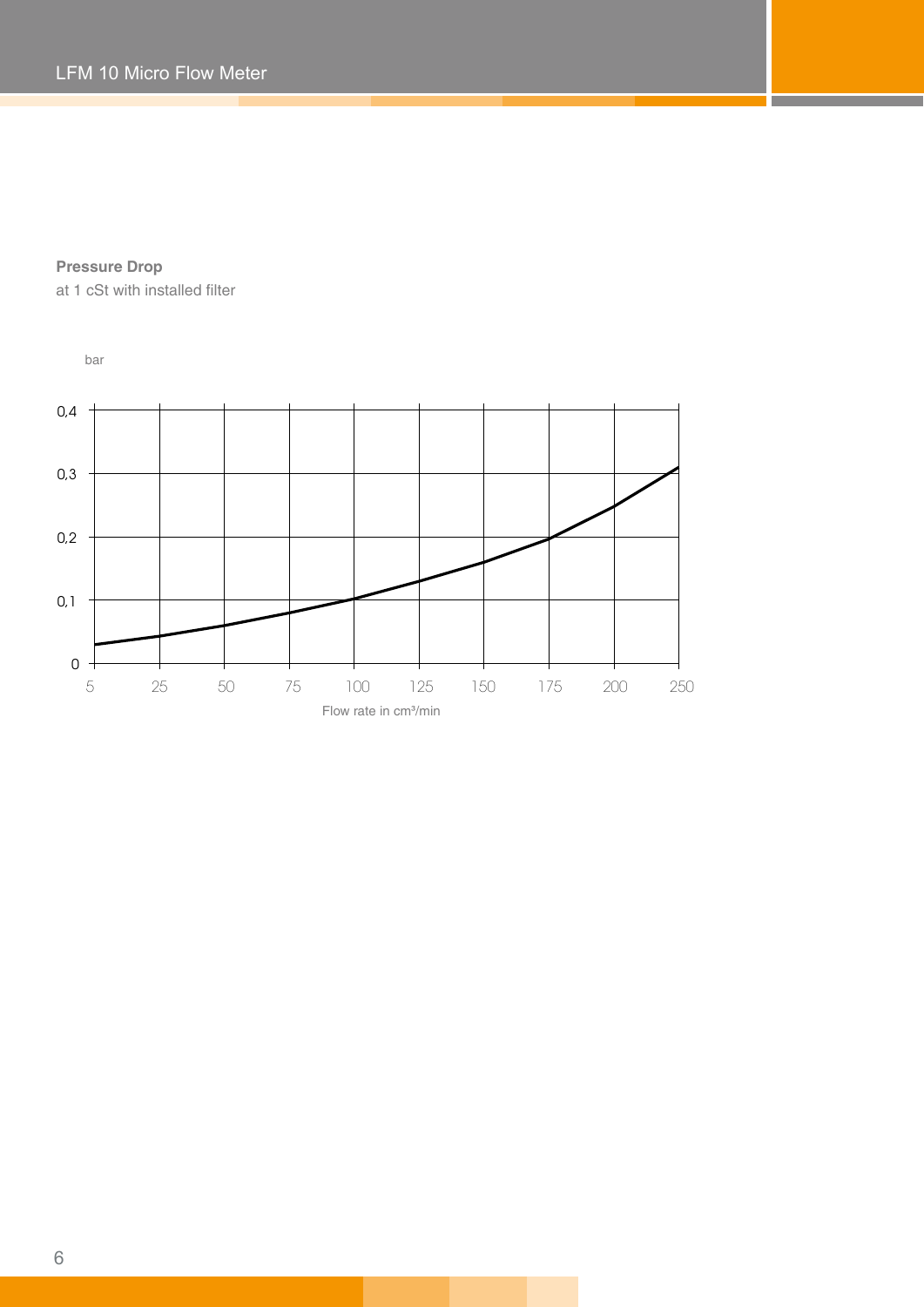# **General Operation Instructions**

**Mounting position of the LFM** vertical with outlet up

**Filter** 40 μ required filter for pipe connection AØ 6 mm Flow



# **Ordering Information**